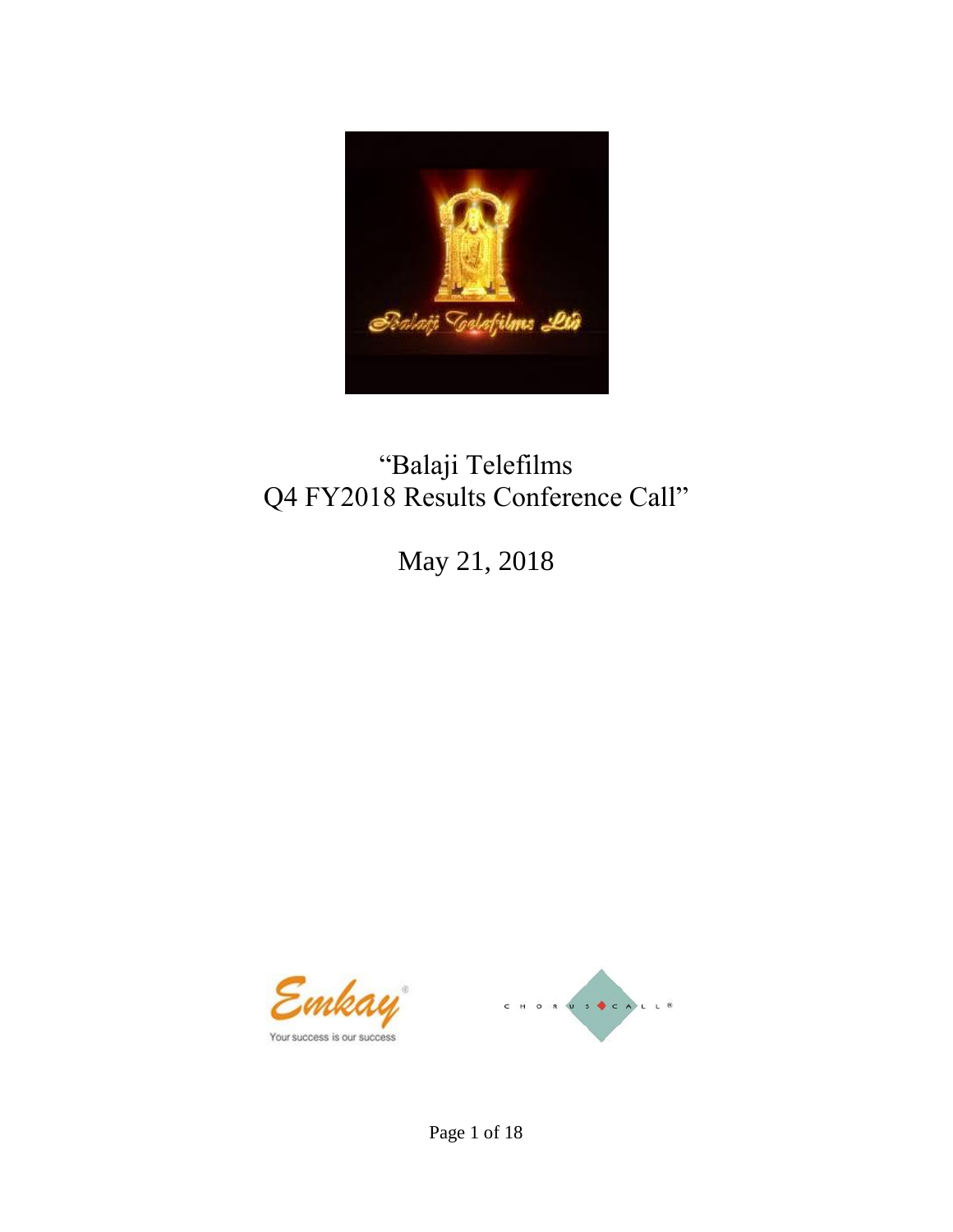**ANALYST: MR. NAVAL SHETH - EMKAY GLOBAL**

#### **MANAGEMENT: MR. NACHIKET PANTVAIDYA – CHIEF EXECUTIVE OFFICER – ALTBALAJI AND GROUP CHIEF OPERATING OFFICER**

### **MR. SANJAY DWIVEDI – GROUP CHIEF FINANCIAL OFFICER – BALAJI TELEFILMS LIMITED**

## **MR. KARTIK SANKARAN - SENIOR VP - INVESTOR RELATIONS – BALAJI TELEFILMS LIMITED**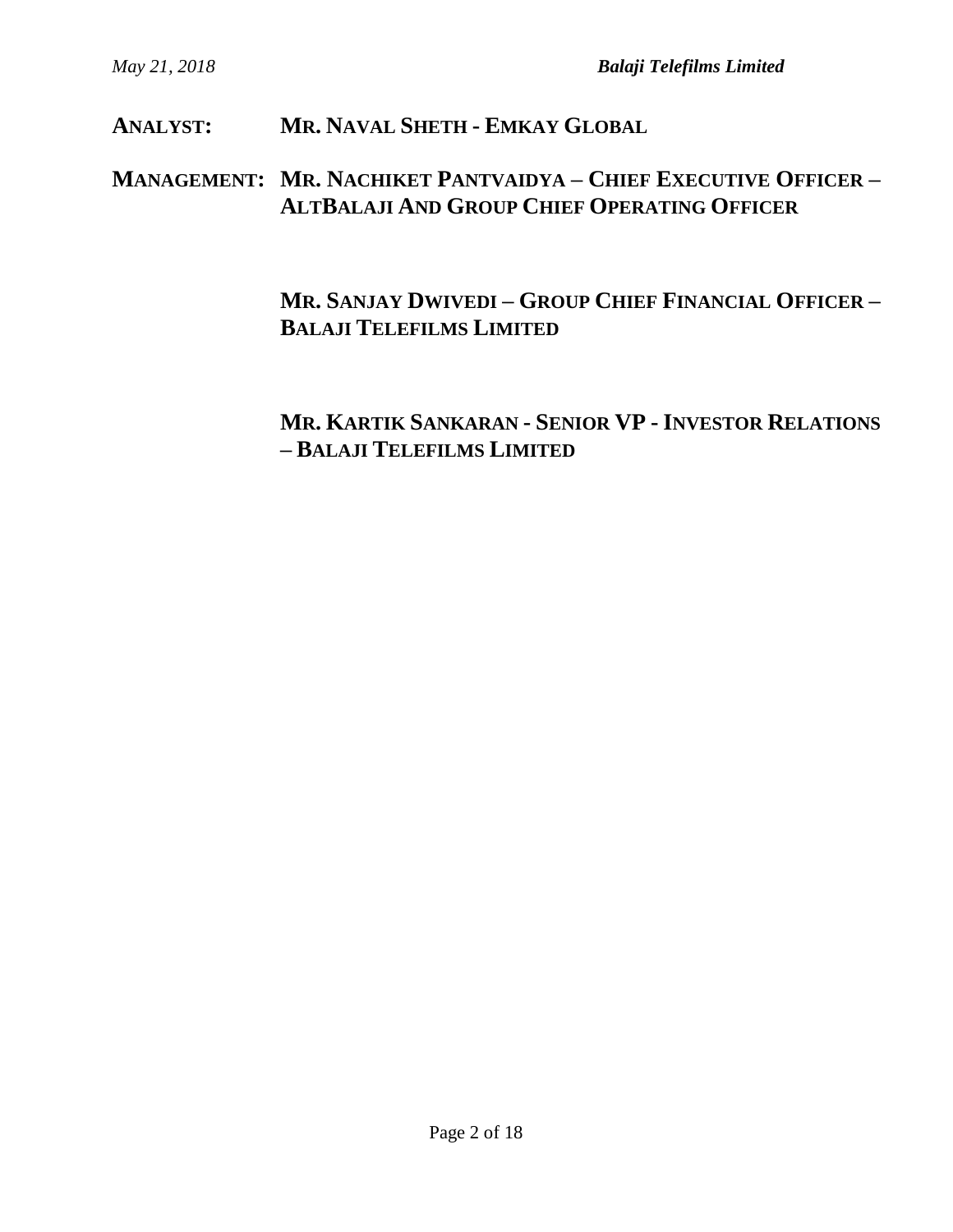- **Moderator:** Ladies and gentlemen, welcome to the Q4 FY2018 results call of Balaji Telefilms hosted by Emkay Global Financial Services. We have with us Mr. Nachiket Pantvaidya, CEO, AltBalaji and Group COO, Mr. Sanjay Dwivedi, Group CFO, Balaji Telefilms and Mr. Kartik Sankaran, Senior VP - Investor Relations – Balaji Telefilms. As a reminder all participant lines will be in the listen-only mode and there will be an opportunity for you to ask questions at the end of today's presentation. Should you need assistance during the conference call, please signal an operator by pressing "\*" then "0" on your touchtone phone. Please note that this conference is being recorded. I would now like to hand the conference over to Mr. Naval Sheth of Emkay Global. Thank you and over to you Sir!
- Naval Sheth: Good evening everyone. I would like to welcome the management and thank them for giving us the opportunity. I would now like to hand over the call to Mr. Nachiket Pantvaidya for the opening remarks. Over to you Sir!
- **Nachiket Pantvaidya**: Good evening everyone, thank you for joining us for Q4 FY2018 earnings call. I would like to start with giving you a very quick updated on how AltBalaji has performed in its first year of launch and then on our strategy and outlook for the business this years. Prior to the launch of AltBalaji, there were a number of doubts and queries in investors' minds across three broad areas how can AltBalaji get users, will Balaji be able to create content that is different from its core TV segment and will monetization happen and can India have SVOD, Subscription Video-On-Demand business model.

So let me go through all of these points one by one. On the user base we have ended the year with 1.2 million subscribers, which is nearly 20% more than what we had budgeted and the good news is that we have added nearly another million users in the last 45 days. We have been going at a rate of 20,000 to 30,000 paid subscribers a day, which means that if you take a year's worth yield have added 10 million paid subscribers in a year, so this rate has gone up tremendously well especially in the last 90 days. These users are across both our app as well as through our telecom partner.

The app has seen over 11 million installs and we have noticed that app user is one who wants a certain premium because he is paying Rs.300 a year so that user wants certain premium features like content download and a high quality user interface and is therefore willing to pay a premium for all of this. The users also like to use Wi-Fi as opposed to streaming on 4G or wherever telcos provide 4G or 3G. From the other end the telecom user does not pay us directly, but provides a large base of customers who start by sampling.

So in effect the telecom strategy build on wide variety of sampling for us while providing as income and leading us to this base of 1.2 million now and even as we speak we are well above 2 million user and the acceleration is tremendous. Just to give you a point of data our revenue that we recorded for the last quarter is nearly as much as what we have done for Q1, Q2 and Q3 cumulatively put together os it is a kind of Q4 revenue is equal to Q1, Q2, Q3 and Q4 and the ongoing revenue run rate in this quarter will also be exponentially growing from where it is today. On content creation, we have rich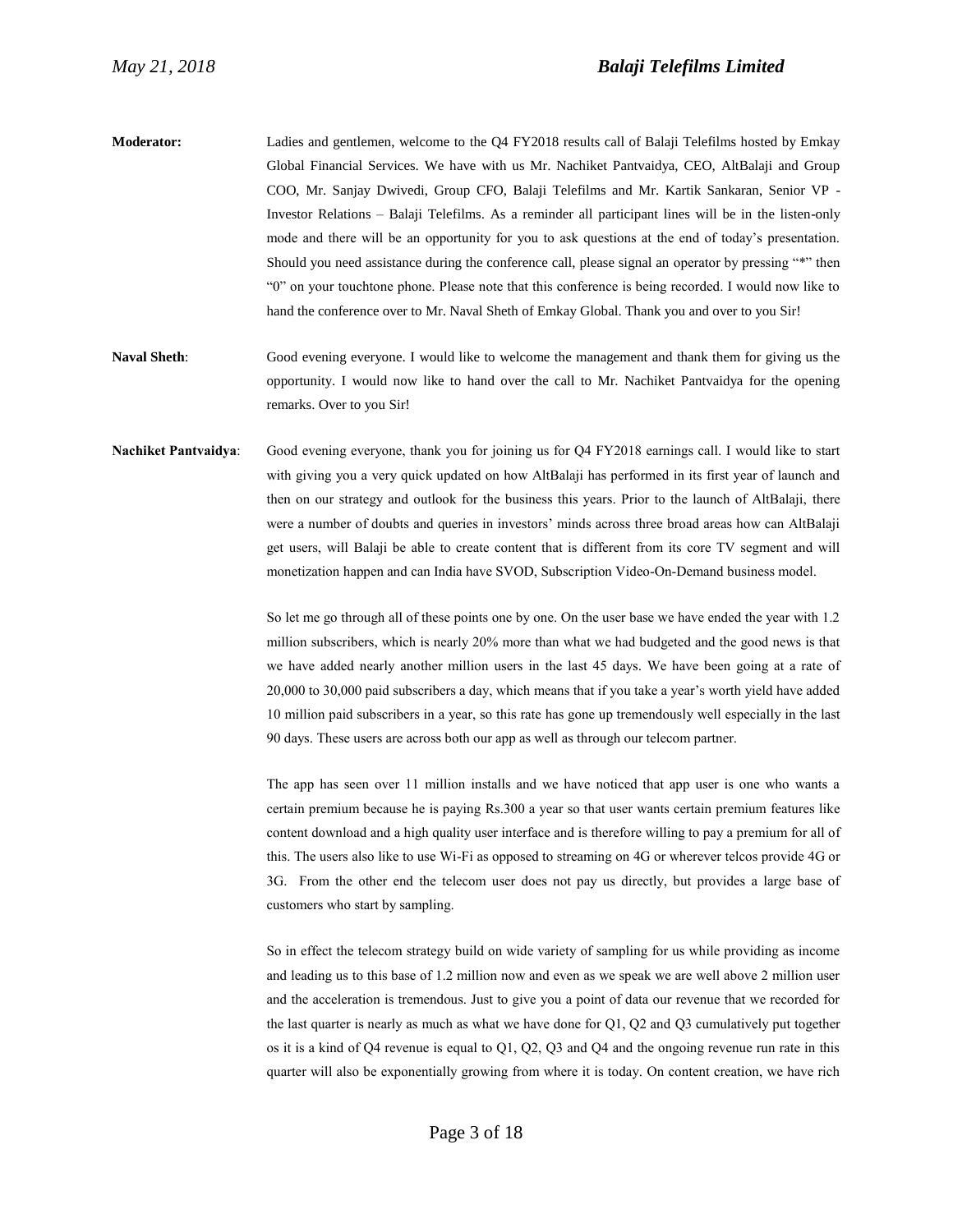legacy of creating television content for 20 years and we believe that Indians who are the consumers remain hooked to good compelling story lines and themes irrespective of the medium that is available on.

Our strength is to tell good stories by creating characters that lasted multiple seasons. We ended this financial year with 17 original drama shows across the diverse set of themes in story line making us a number one repository for original shows by a wide margin. Most other competition are still stuck at four, five shows where we have 17. As of date we have 20 plus shows not to mention three original kid shows and a host a short programming that is original. Our content strategy remains to create original content for what we have term individual viewing.

Most of our Indian viewing is family viewing and there are no options for individuals to view viewer content. Most of this individual viewer is happening on mobile phones and that is where he want them. Today, television content is viewed by the family sitting together and needs to appeal to millions of people at the same time, but our medium that is OTT allows us to create great stories that can be consumed individually at any time. The big hits of the first year have been Dev DD, Ragini MMS 2.2. and Karrle Tu Bhi Mohabbat and each one resonates with a different subsegment of viewers. In the coming months, we will see over 100 hours of compelling content across various genres and story lines, all unified by the common thing of being great stories for individual viewers.

Another frequently raised issue remains a routine OTT medium means creating youth content. Our data reveals that if you create excellent stories with the existing TV stars and good production values you are able to connect with the much larger and more importantly an audience that can be. So our TG is mostly 20 to 40 across shows like The Test Case and Bose using slightly aged up PGs, but shows like Puncch Beat and Class of 2017 are also giving us youth on our platform. In our experience the youth audience spend a lot of time online, but their ability to pay remains limited. Now data prices are coming also sharply. We hope this would allow for some redistribution of expenses towards content spend as well for which he will created relevant shows like the next season of Class of 2017 and Puncch Beat which is to go on on the app.

To summarize the content strategy, we want to remain creating original fiction -based content that is slanted towards individual viewing. This year we will see returning seasons of shows like Ragini MMS, Dev DD, The Test Case, all of these will have second season and there is a host of new shows that are being planned. We will probably end this year with 24 new shows taking our library to anywhere between 40 and 45 shows across two financial years. Towards this we currently have over 50 concepts under various stages of development out of which 11 are on the floor of production and 39 are in the pre-prod writing stage and we will continue to receive new ideas and scripts on a daily basis.

Our approach to creating and commissioning content remains tight to the monetization of such content and overall profitability of business. What this means is we will put out this content on the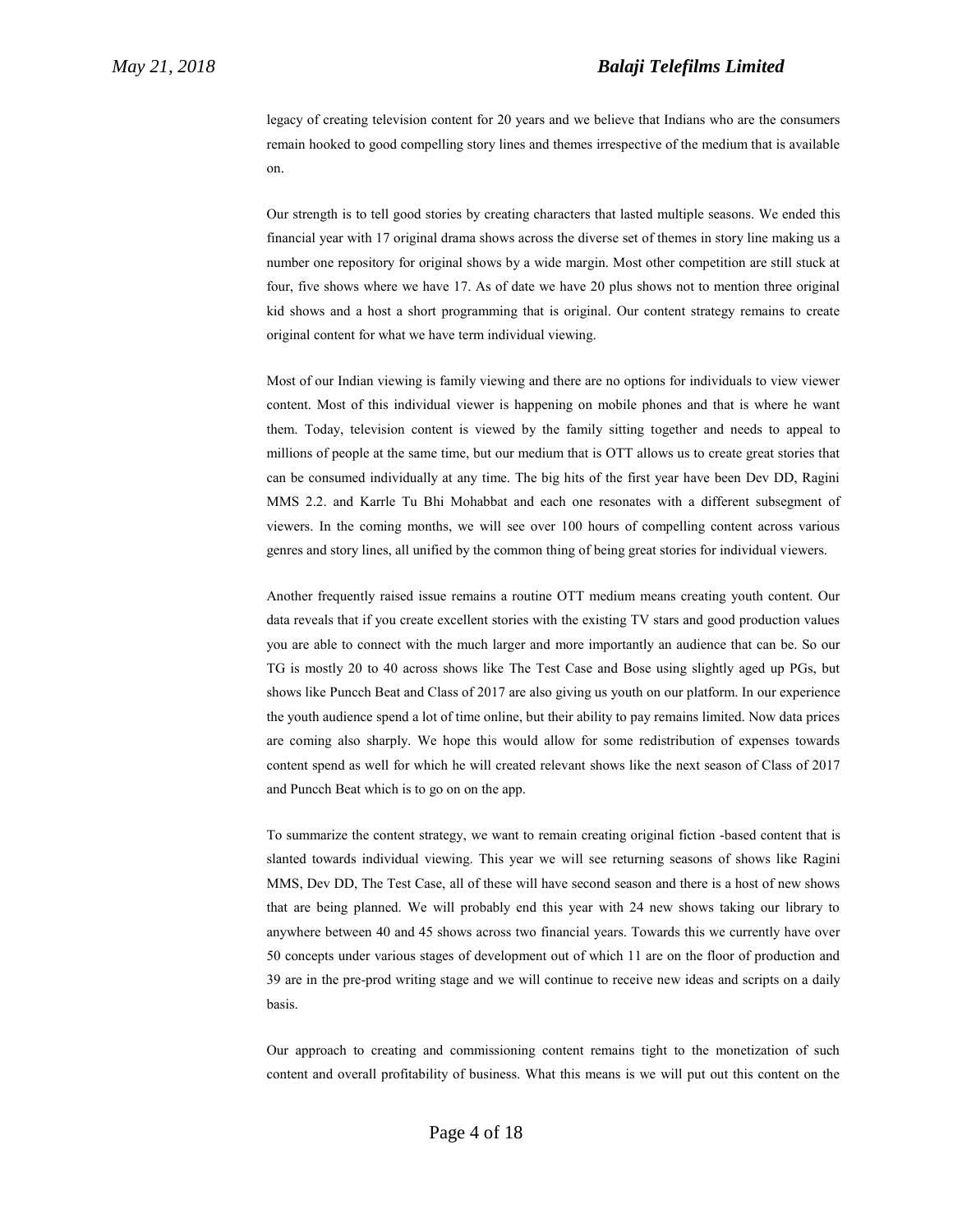app and we are sure that we have the capacity to slowly start recovering cost and turning the graph towards breakeven in year three. We set out to create a Subscription Video On-Demand, SVOD service given the original premium nature of our content and we continue to focus on this SVOD model. While the revenues for the year where at Rs. 6.8 Crores and they were lower than our budgeted estimates, the traction seen in the last 45 days indicates the stand and business comfort that SVOD remains the right way to build an OTT business in the country.

Our current monthly revenue is nearly equal to the quarterly revenue of the last year and we only think this becomes better as we add more content and the telecom distribution partnership takes this content deeper into the 3G and 4G user base. We continue to operate a dual monetization strategy a direct B2C play wherein consumers download the app and then pay for the subscription. We have got a healthy 400,000 consumer base for this. The second is the B2BC play wherein we have deals with the telecom operators who subsidize the content cost to their end customers and allow the customers to watch this content within their own video apps.

We believe both approaches are necessary and do not cannibalize each other and give us a wider reach and monetization potential. To use the telecom analogy, the B2C approach is like the postpaid consumer while the B2BC brings in the prepaid consumer and both consumer bring in revenue for us and not to mention that this saves a lot of marketing cost for us where we have to market to download and convert. Once you have a telecom partner each consumer that comes on in effect is a paying consumer for us. We have set ourselves a target to create a profitable SVOD business is three to four years of launch and we remain on track for that.

While the revenue this year was lower than our budgeted numbers we were able to curtail our expenses and ended the year with a loss of Rs. 94.4 Crores against a budgeted loss of over Rs. 100 Crores. This was because we decided not to spend frivolously on acquiring what we believe is a overpriced content or in marketing expenses to acquire downloads, which are transient in nature. We remain cost conscious and think that there is more value to be realized in using our cash reserves of Rs. 400 plus Crores including hit content library than chasing downloads or users. We will calibrate our content spend and try and sync it with how the revenue grows and more importantly to the changing nature of internet users in the country.

We do not want to spend money in creating content that is no longer relevant for Indian internet audiences especially given the changing nature of internet as it spreads down to tier 3 towns and rural area. Finally AltBalaji was created to set out a differentiated entertainment experience for individual consumption and the response so far has been good and keeps getting better. We hope to continue this good performance and create a large and profitable OTD play within Balaji Telefilms. Moving onto a TV and movie business, the TV business remains stable and cash generating business. Our TV business had relatively flat quarter as the total programming hours are only 160 hours against the usual run rate of 200 to 225 hours a quarter, but we continue to maintain high margins and that is the good news. The revenue per hour continues to be over 30 lakhs an hour with a gross margin of 30%.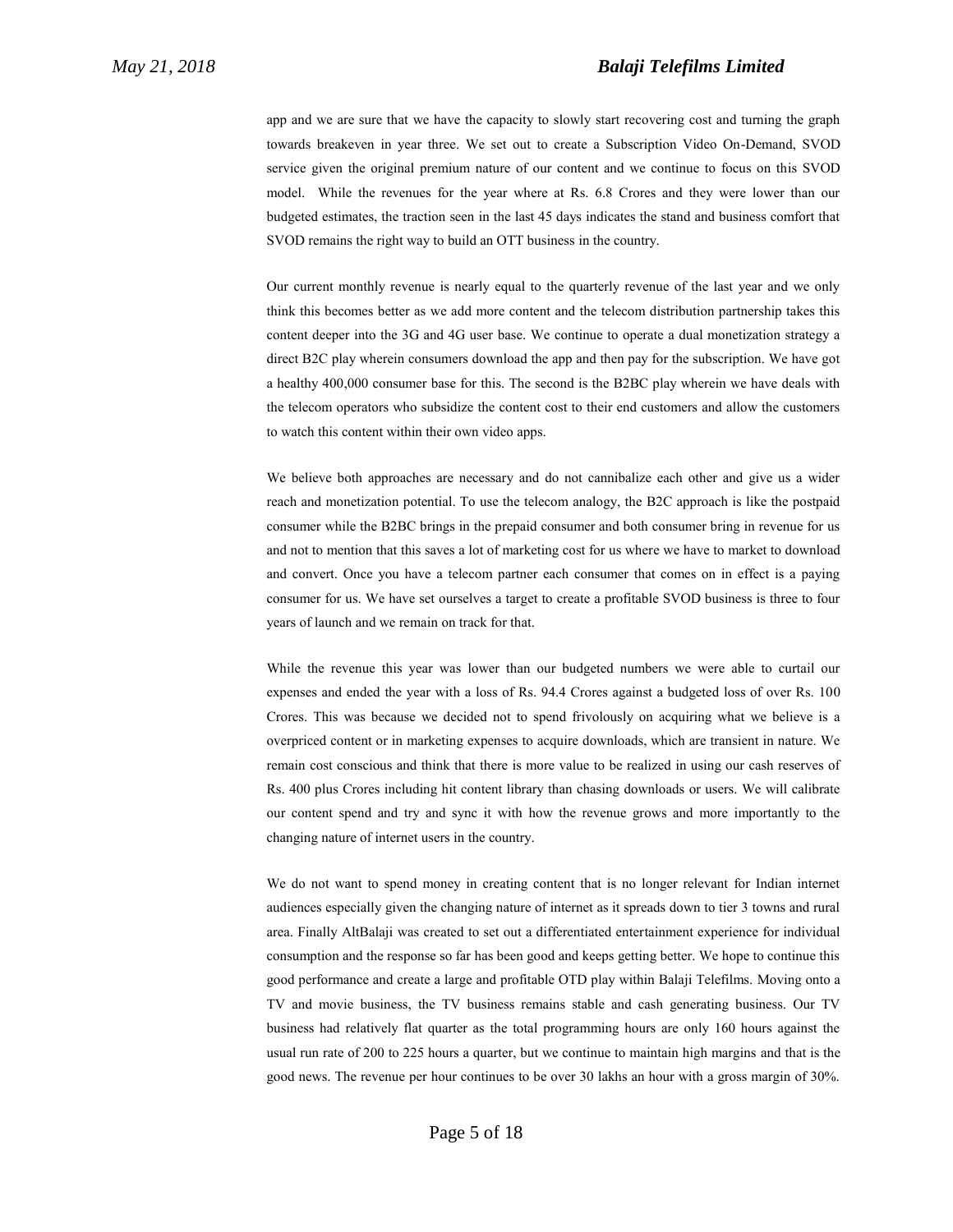For the full year, the total number of hours was low by 141 hours, but total revenue was up by Rs. 7 Crores. This is in line with our focus on increasing the per hour realization of our shows and not necessarily the total number of other programming. Our television shows continued to deliver rating point and are the slot leader for the channels and we are regularly receiving an additional incentive fee over and above the base fee committed by the channel. We hope to revert to our usual run rate of 7 to 8 shows in the coming quarter and a number of shows are getting ready for telecast.

The movie business this quarter had no new releases, but we received certain revenues on account of sale of satellite and digital rights to some of our past movies in our library. We continue to remain careful and calibrated with our investments in the movie business and are only working on projects where we are able to presale significant percentage of cost even before we commission production. We are getting ready for our next release Veere Di Wedding releasing June 1, 2018 starring Kareena Kapoor and Sonam Kapoor. We have been able to lock-in a good percentage of our cost before this movie hit the theatres as part of our strategy to avoid taking extra risks in the movie business and focus on protecting capital and recovery cost as early as possible. Before I hand over to Mr. Sanjay Dwivedi, I would also like to add that the board at its meeting on Saturday has approved the appointment of Mr. Sunil Lulla as the Group CEO. Sunil was till recently Chairman and Managing Director, Grey Group India and has extensive stints in the media and entertainment and broadcast industry with names such as Sony, MTV and Times TV Network. Sunil will be joining us next week and we look forward to working with him and strengthening our business. I will now hand over to Sanjay, our Group CFO to give a quick update on the key numbers for the quarter as well as the year.

**Sanjay Dwivedi:** Thank you Nachiket. I hope you all have seen the results presentation available on the website. The main adjustment in our financial this year pertains to merger of Balaji Motion Pictures Limited and BOLT media into Balaji Telefilms Limited. The final clearances for this corporate reorganization were received in November 2017 and this order was effective April 1, 2016. As part of the reorganization we are merging the film production business of Balaji Motion Pictures Limited and BOLT media into parent listed companies Balaji Telefilms. This will allow us to streamline group structure, centralize and consolidate content creation in a single unit while bringing down corporate and other overheads. This is resulted in the creation of certain deferred tax assets in the previous year, which has led to some restatement of numbers, which I will explain later.

> The key figures for the year are, FY2018 revenues remained flat at Rs.416.6 Crores versus Rs.408.5 Crores in FY2017 in spite of sharp drop of 141 hours in programming during the year. Our focus on improving revenue per hour and margins has resulted in a 14% increase in average revenue per hour Rs. 0.33 Crores per hour from 0.29 Crores per hour and correspondingly our gross margins for year has moved from 26.7% to 29.7% resulting in overall improved profitability. There has been 19X improvement in EBITDA, full-year FY2018 EBITDA at Rs.53.1 Crores versus Rs.2.8 Crores in FY2017. We continued to be conservative with our movie business and look to lock-in presales as and when possible as and protect the investment which has resulted in an improved performance of the movie business, 20X improvement in PBT full-year PBT at Rs.46.7 Crores versus Rs.2.3 Crores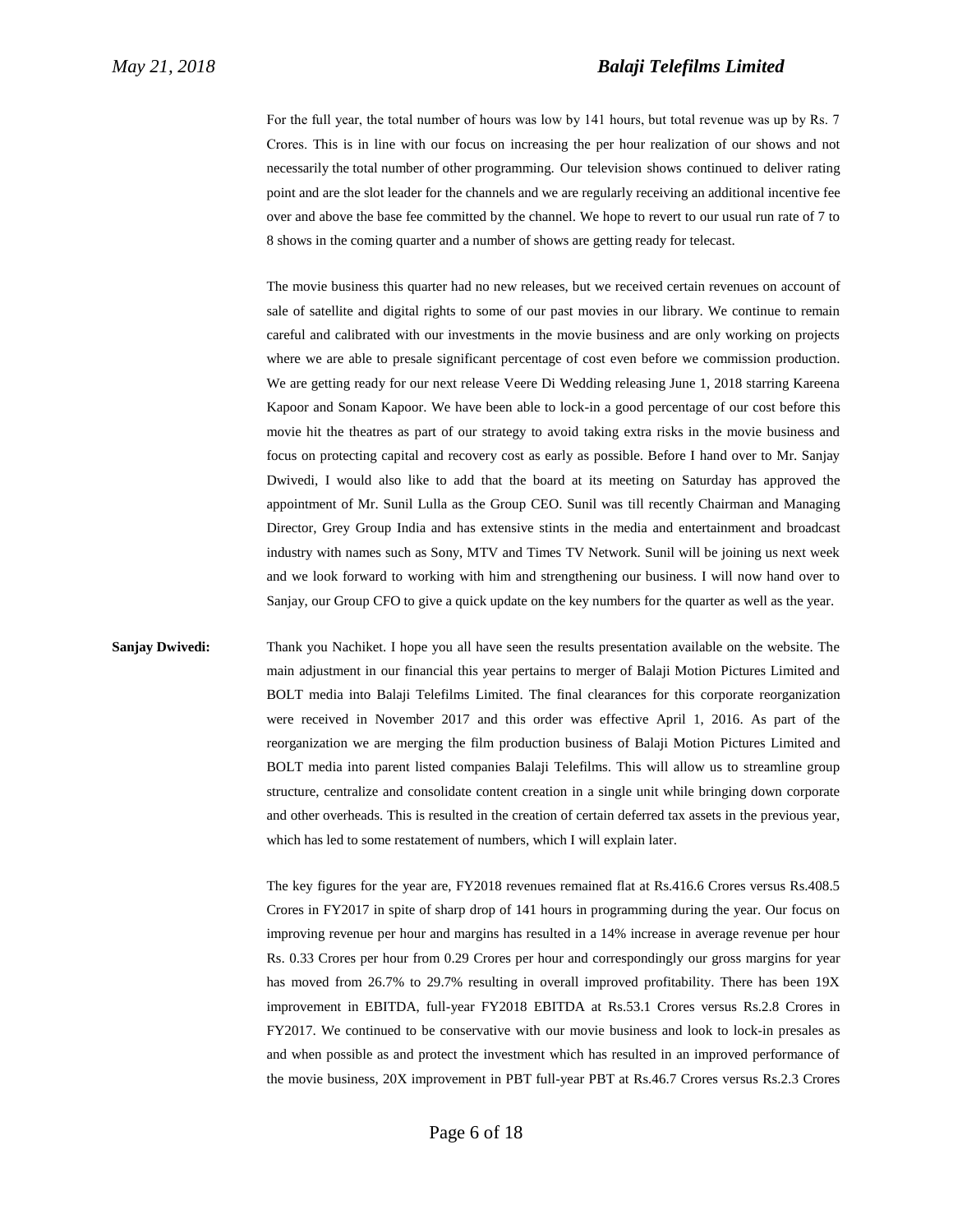in FY2017. Please note that FY2018 PBT improved exceptional item of Rs.9 Crores adjusted through P&L pertaining to income tax matter and provided us as a matter of abundant precaution. Finally the PAT as per the published account was at Rs.15.3 Crores versus FY2017 of Rs.29.4 Crores implying degrowth; however, one need to adjust this. FY2017 PAT was positively impacted by the creation of a deferred tax asset of Rs.27.8 Crores on account of merger of BMPL and BOLT Media and this increased the PBT of Rs.2.26 Crores to 29.4. FY2018 improves normal tax of Rs.2.1 Crores on capital gains, tax on completion of assessment for earlier year Rs.7 Crores and deferred tax charge of Rs.21.25 Crores. There is no cash outflow due to deferred tax charge. However if you look at our normalized PAT that is taxes that normal income tax rate excluding any impact or deferred tax and exceptional items, it would reflect the fair business performance of PAT of Rs.36.5 Crores in FY2018 against FY2017 Rs.1.5 Crores. To recap, the merger had resulted in the creation of deferred tax of Rs.27.8 Crores on account of around Rs.80 Crores brought forward business losses in the movie business and this will be expensed through P&L until it is exempted. Please note that all of these changes are accounted deferred tax asset do not result in any additional cash outflow on account of taxation and all MAT payments will be available for future use in the year of taxable profit.

Our investments in mutual fund unit at March 31, 2018 where at Rs.442 Crores. We believe that we are well-funded for our expansion on the digital business and continue to focus on scaling up Alt maintaining moderate growth in TV business and being very selective with all movie investments. I thank you all for joining us today and now would request the moderator to open the Q&A session. Thank you.

**Moderator:** Thank you. We will now begin the question and answer session. We have the first question from the line of Rajeev Sharma from HSBC. Please go ahead.

- **Rajeev Sharma:** Just couple of questions from my side, first wanted to know your actual cost for content on the AltBalaji side so you put up in your financials some Rs.35 Crores for the full-year, but does it reflect everything because the way you amortized last time we understood that there was some Rs.100 Crores your spending on content and how many originals total you commissioned in this fiscal? Second is all your subscribers which are paying today the direct B2C which you called as postpaid that 0.4 million why will be not move to a telco and get it for free I mean what is that differentiation, they are better off saving money so just trying to understand that and you also talked about your quarterly revenue becoming monthly revenue? What is driving that is it the telco relationship so just trying to understand how telcos really pay you what is their KPIs and marketing cost which you incurred of Rs.42 Crores given that you are going to save will this go down to zero or will it come down substantially by 80% next year?
- **Nachiket Pantvaidya**: The Cost is Rs.100 Crores cash, Rs.35 Crores amount because our amortization is 75-25, 75 on the first year and 25 in second year from the day it launches that is difference in cost. We do spend Rs.100 Crores in content. We have ended up making 18 shows I think three original kid shows and a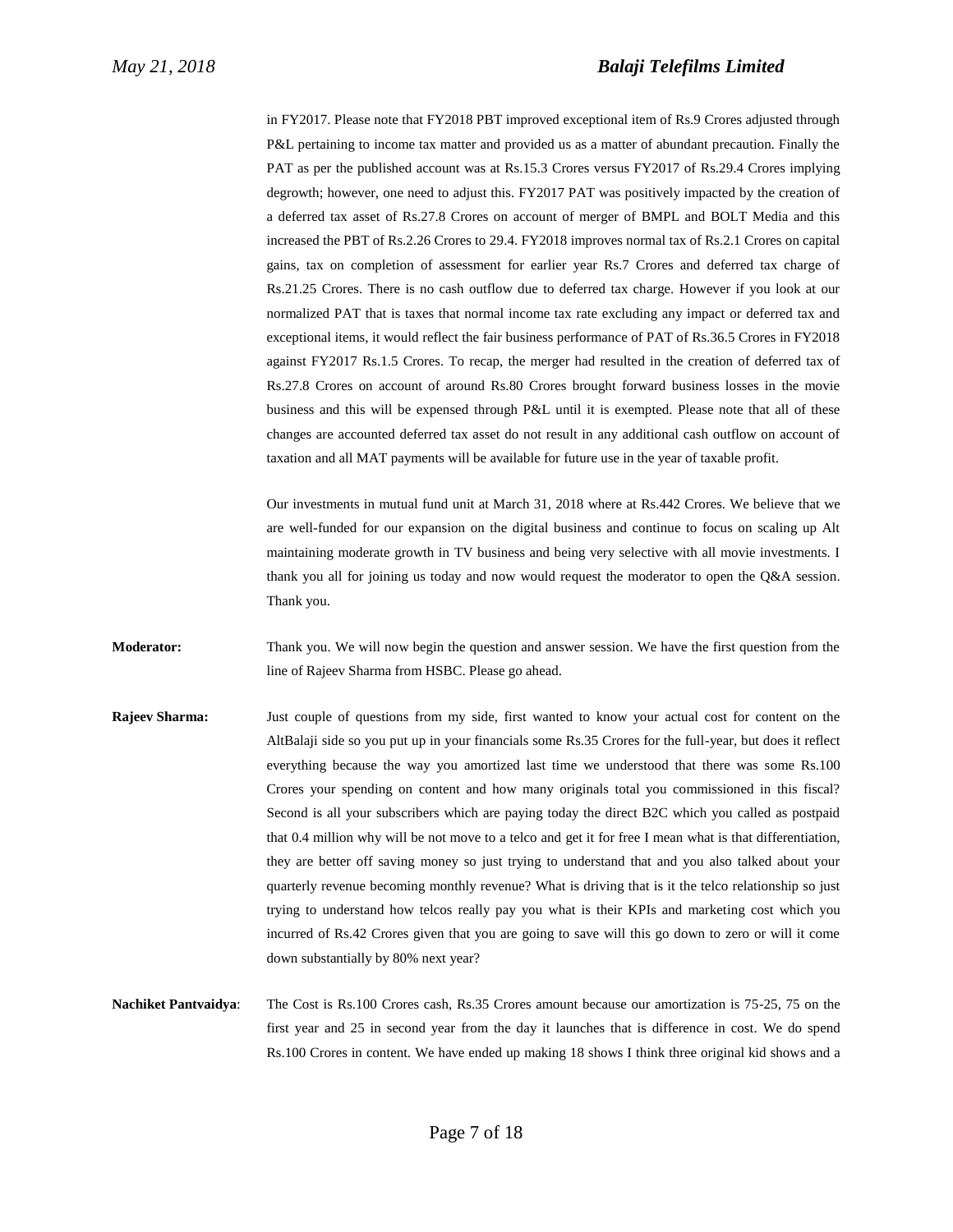series of shots within this money within the first year. Does that answer your first question please Rajeev?

**Rajeev Sharma:** Yes it does.

**Nachiket Pantvaidya**: Okay direct B2C they seemed to be working for the user interface Wi-Fi usage and downloadability. All 400,000 that we have surveyed want to grow as a matter of fact we have seen a growth in that number in the last two months of operation by a significant amount. So most of the consumer say that while the telco app is good, we want to be able to download shows which is critical aspect to save cost. So that is why they are continuing to subscribe and that is what the data seems to suggest. Does that answered your question or do you have any other query?

**Rajeev Sharma:** That looks like a reason, but when you get it for free then that reason may no longer… and can you not download shows because at the end of the day you are on Balaji app only at that point of time?

**Nachiket Pantvaidya:** No, means at end of which day? Are you talking on the app or telco app?

**Rajeev Sharma:** Telco app?

**Nachiket Pantvaidya**: Telco app are not on Balaji app, you were on the telco app, so you cannot download. So basically the question that you are asking is why should not somebody watch it for free there, they are most welcome to watch it free and we are happy to get that whatever Rs.12 to 15 but they simply do not get that experience. Lastly of course and most importantly, the international consumer also does not have an access to whatever telco that we give out here. So that is also a significant revenue stream. In the years going ahead, we feel that right now we have ratio of 1:2 on consumers on app versus consumers on telco 400,000, 800,000 that ratio will change maximum to 1:3 because people still want the experience of the app for less than Rs.1 a day its not much of an amount for them to pay. Now if we were to kind of say that we are at pricing of Rs.300 a month or Rs.500 a month like competition is then that question of evaluation does come in, but we are finding from whatever consumer feedback that we can for Rs.300 a year or Rs.100 a quarter they are not questioning it much because it is less than a rupee a day.

**Rajeev Sharma:** And telcos are giving you Rs.12 per month?

**Nachiket Pantvaidya**: I cannot tell you the telco deal obviously they are all confidential, but we are getting a reasonable double-digit ARPU.

**Rajeev Sharma:** Okay.

**Nachiket Pantvaidya**: The last one was quarterly right? There was acceleration happening. So basically the reason for that is because most of our telco deals both Jio and Airtel have come into existence only in the Jan, Feb, March quarter and therefore we are seeing that acceleration and therefore JFM quarter is nearly equal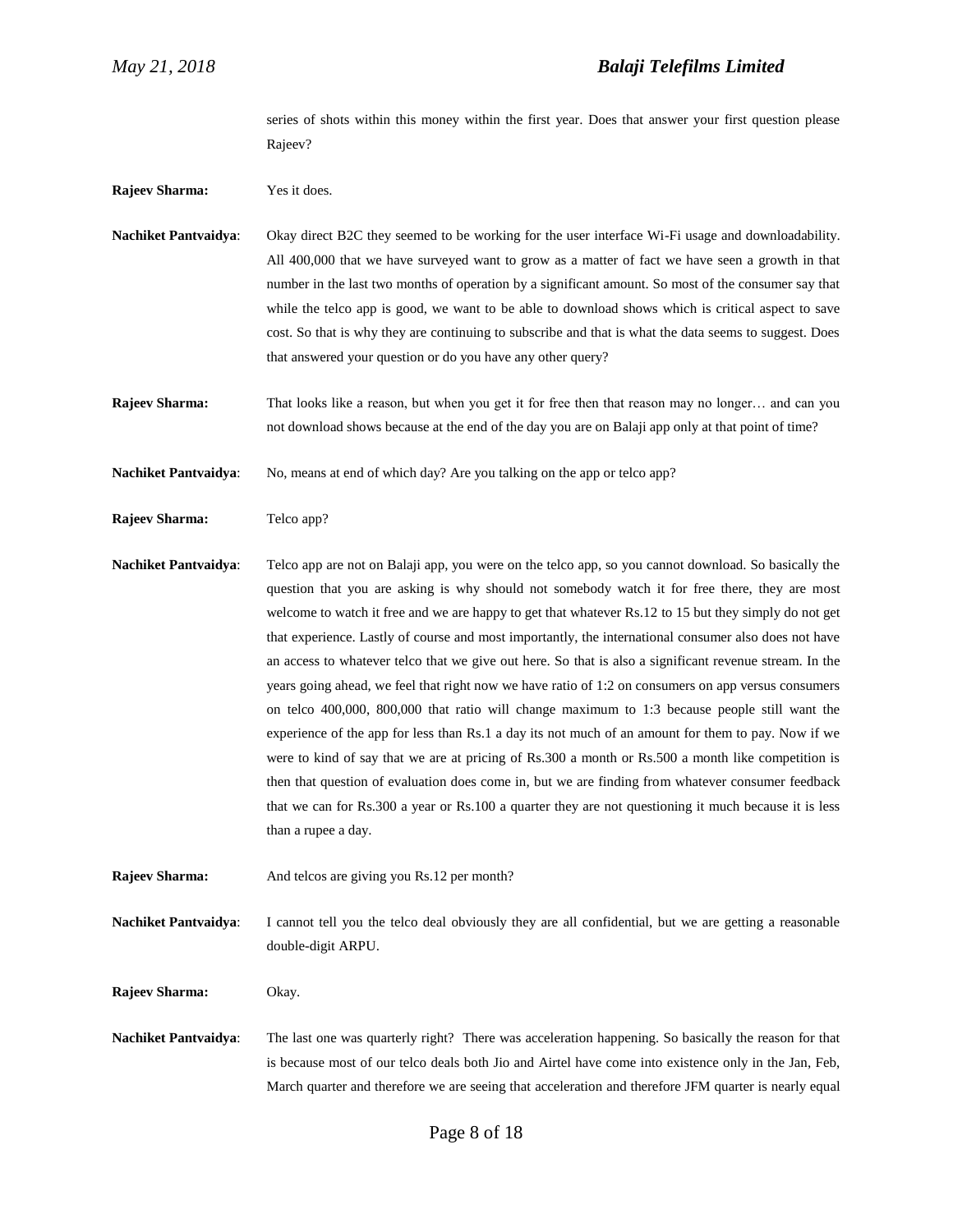to the sales that we are done in the first three quarter that is one reason from the supply and distribution side. Of course, the other thing that we are finding is that as our library grows we are finding tipping points. We launched about 5 to 6 shows in the last quarter, which was disproportionately large and we launched the return of The Test Case, after launching the first episode we launched the other 9 episodes of The Test Case. . We also had a course correction in our content strategy to ensure shows like Ragini MMS and Kehne Ko Humsafar Hain go out in large volumes. Given the fact that the Jiofication of the industry means that this is becoming mass spread. So when we started this the first two quarters had shows that we had designed before Jio launch. So the shows that we launched later were actually more mass and I think that is the real reason for the acceleration other than the fact that our deals also opened up and we saw a larger spread of internet. I feel some of it is our doing and some of it is the market's doing because the rate at which internet is spreading especially video consumption on the internet given inexpensive internet rates, we are riding a wave with original exclusive content and we will continue to do so till this continues.

- **Rajeev Sharma:** Just two small questions, would you foresee huge saving in marketing cost, Rs.42 Crores for the year given the telco deals and second, what is your plan?
- **Nachiket Pantvaidya**: It will come to roughly about 60% of that cost next year and a lot of the cost will also be spent in international marketing. We plan a major international thrust this year largely our international strategy is to get connected with about 200 million users who are having internet connections in Indonesia by dubbing our content in Bahasa and also Bahasa Malaysia. In addition to the Bangladesh populations, so our SAARC countries when there is automatic affinity to the content that we are producing is something that will give us volume starting next month.
- **Rajeev Sharma:** And with the same SVOD model in these markets?

**Nachiket Pantvaidya**: Same SVOD model. It is dollar per head per month ARPU there

**Rajeev Sharma:** So this Rs.100 Crores which you spend this year on 18 shows each was having some 10 to 12 kind of episodes of series that is one and second what is the plan for FY2019, how many originals you planned and how much do you think with the content cost just a ballpark number?

- **Nachiket Pantvaidya**: 24 and the cash will be about Rs.110 Crores.
- **Rajeev Sharma:** And each is with some 10 series or how one should look at it?

**Nachiket Pantvaidya**: Length of the series but mostly the average length will be 12 to 16 because we are doing more seasons 2s and therefore we are sure of.

**Rajeev Sharma:** 12 to 16?

**Nachiket Pantvaidya**: Yes.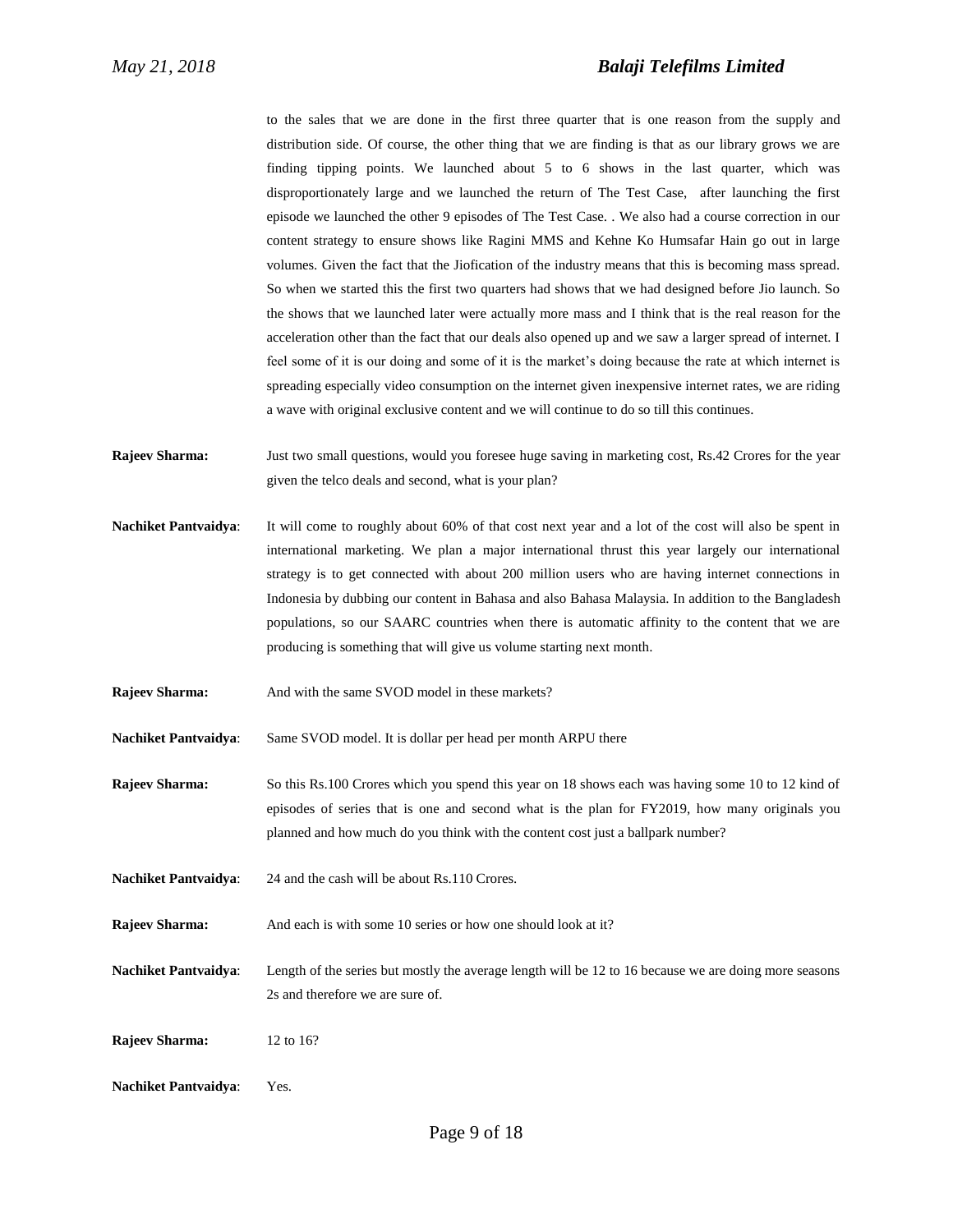| <b>Rajeev Sharma:</b>       | 30 minutes each?                                                                                                                                                                                                                                                                                                                                                                        |
|-----------------------------|-----------------------------------------------------------------------------------------------------------------------------------------------------------------------------------------------------------------------------------------------------------------------------------------------------------------------------------------------------------------------------------------|
| <b>Nachiket Pantvaidya:</b> | 22 minutes.                                                                                                                                                                                                                                                                                                                                                                             |
| <b>Rajeev Sharma:</b>       | Okay. That is very helpful. Thanks so much.                                                                                                                                                                                                                                                                                                                                             |
| Moderator:                  | Thank you. The next question is from the line of Ankur Periwal from Axis Capital. Please go ahead.                                                                                                                                                                                                                                                                                      |
| <b>Ankur Periwal:</b>       | So Nachiket to start with, you did mention Rs.25 Crores marketing spend for FY2019 and also think<br>saying that this will be largely for international?                                                                                                                                                                                                                                |
| <b>Nachiket Pantvaidya:</b> | Not largely it depends on how you define largely but yes go on.                                                                                                                                                                                                                                                                                                                         |
| <b>Ankur Periwal:</b>       | So in the territories which all geographies are we expecting to launch and some time plan if you can<br>share?                                                                                                                                                                                                                                                                          |
| <b>Nachiket Pantvaidya:</b> | So June period we put out Bahasa, Indonesia. We will have Bangladesh in the month after that, that is<br>July. We are already present in Dialog Sri Lanka and therefore that Sinhala dubbing will be fully<br>completed again in August. Basically before Ganapathi before September 15, 2018 I think that is<br>why it is, we will have Bengali, Bahasa Malaysia and Bahasa Indonesia. |
| <b>Ankur Periwal:</b>       | Sure and as you launch let us over the next six months across these territories which you discussed<br>earlier as well most of our content will get dubbed into these respective local languages?                                                                                                                                                                                       |
| <b>Nachiket Pantvaidya:</b> | Correct.                                                                                                                                                                                                                                                                                                                                                                                |
| <b>Ankur Periwal:</b>       | That number is not included in the increase in let us say number of content hours that we are guiding<br>overall?                                                                                                                                                                                                                                                                       |
| <b>Nachiket Pantvaidva:</b> | Content as we are not double counting, we will give you that number of 24 shows and then we will<br>dub all of it. Those will be all made in Hindi and then they will have dubbed version in Tamil,<br>Telugu, and Malayalam also of course.                                                                                                                                            |
| Kartik Sankaran:            | Ankur at the moment the app itself allows you to choose multiple south languages etc., so we are not<br>counting that four times basically. These are 18 original shows across multiple languages.                                                                                                                                                                                      |
| <b>Ankur Periwal:</b>       | That is helpful. Secondly all these international subscribers which will get added most of it will be<br>directly from the app, is that right understanding?                                                                                                                                                                                                                            |
| <b>Nachiket Pantvaidya:</b> | Let us see how that plays out. I feel we will have direct app combined with some telcos. To be very<br>honest, we are aiming to get as many as possible directly, but if we have to set the next year up to<br>again not marketing extravagantly, then we might have to do a lot more telco partnerships then we                                                                        |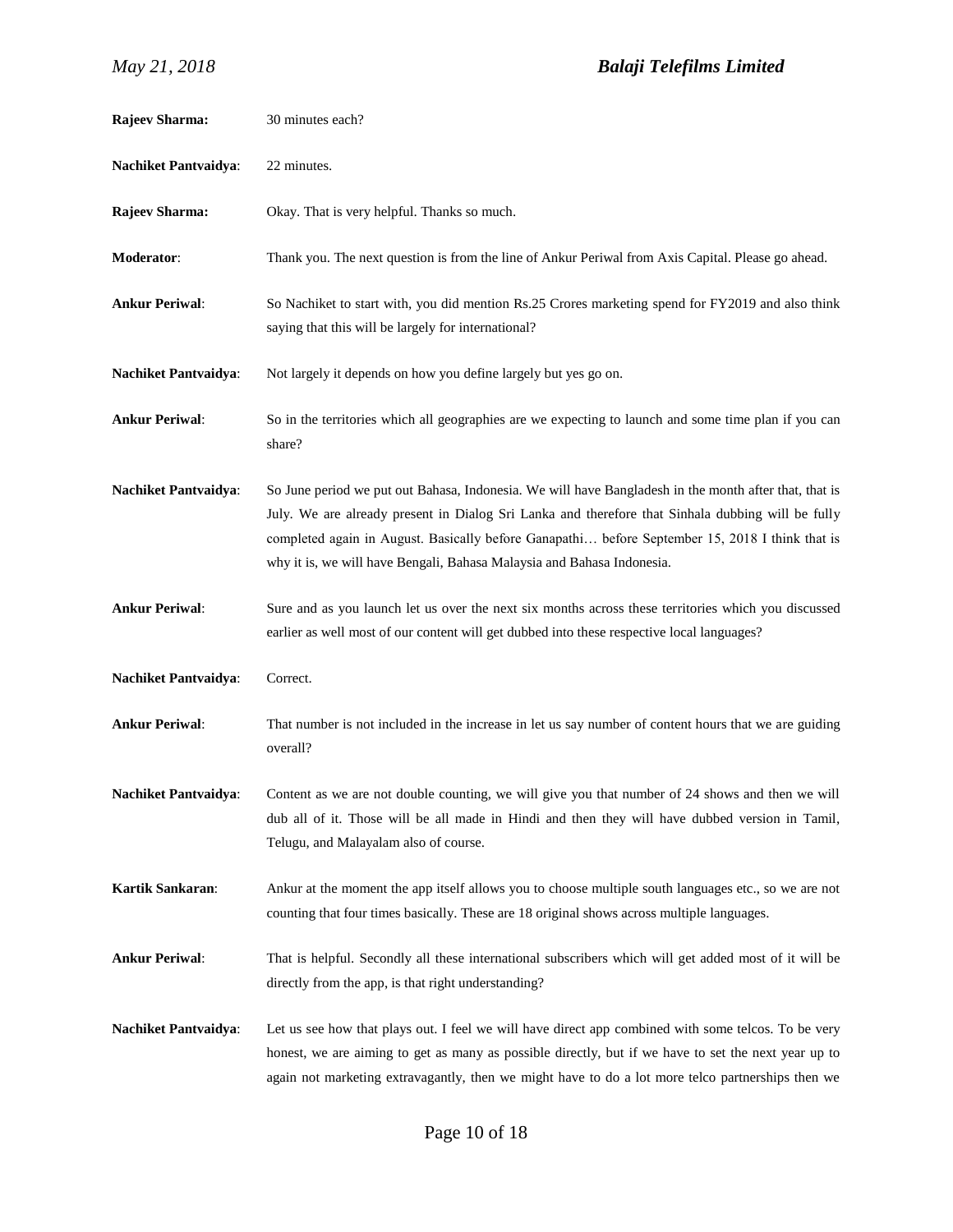envisage right now. Because all of these are low ARPU markets, if you understand Indonesia itself this is not a high ARPU paying market. What we are findings is that both in the US Canada and UK markets to penetrate into create marketing to get downloaded is getting extremely expensive. So if it is Rs.600 per consumer to market download and get in India, it is about 10X that time in US and UK markets and there is a wastage because when you targeting those markets we get non-Indian audience also which is a wastage, which is why we are going to focus Indonesia and Malaysia where the ARPU will be a dollar. We might discount it to half a dollar if the bulk volumes hit 400000, 500000, but to be very honest early days we have not done this before. We have a lot of data and we probably are the first Indian OTT platform to try this out. So we will be much better educated somewhere around November to give our perspective.

- **Ankur Periwal**: Sure that is helpful. Now given this background and our earlier guidance of let us say 8 million odd subscribers let us say three years out FY2020 and we are already 2 million plus, do you think we will over achieve that?
- **Nachiket Pantvaidya**: No because there is drop out also so if you take 25000 per day that we are adding that amounts to around 10 million a year out of which I feel that the additional sigma in this year will be about 3 to 4 million and we should end up at 5 million at the end of the year. So just to explain that you can either take the whole base and take a four months subscription because of the 33% drop out or you can take one-third of base in the full-year subscription the calculation works out to be the same. So at the end of the year we will have 5 million consistent paying subs or equivalent consistent paying subs. At the end of next year it will become 8 million after that.
- **Ankur Periwal**: Sure in the last roughly one year now any change in the drop out over the month we have seen?
- **Nachiket Pantvaidya**: No the drop out is ranging anywhere between 33% and 40%, so it is like to say that you either have four months value per customer or five months values between four and five months?
- **Ankur Periwal**: Okay fair enough. That is it. That helpful. Now secondly on the TV content rate now despite a significant drop in the number of realizations are held up, any colour over there whether we expect these realizations to remain elevated apart from the volume increase that we expect over this year and on the movies bit again? On the movies at least on the floor what is the plan there?
- **Nachiket Pantvaidya:** On the TV front I think the elevations as a matter the margin realization is going to drop because we are going to launch five new shows in the next five months. These shows that we currently have are probably some of them have ended their life cycle or at the last stretch of their life cycle and therefore are much more rich in delivering the returns, but as the TV content business is cyclic, new shows will come in and the volume of source is going up next year. The true benefit of this volume will come actually in the year after this or probably in the latter half of the financial year and the next two quarters because the shows are new, we will see realizations dropping a bit. Correct Sanjay if you want to add something?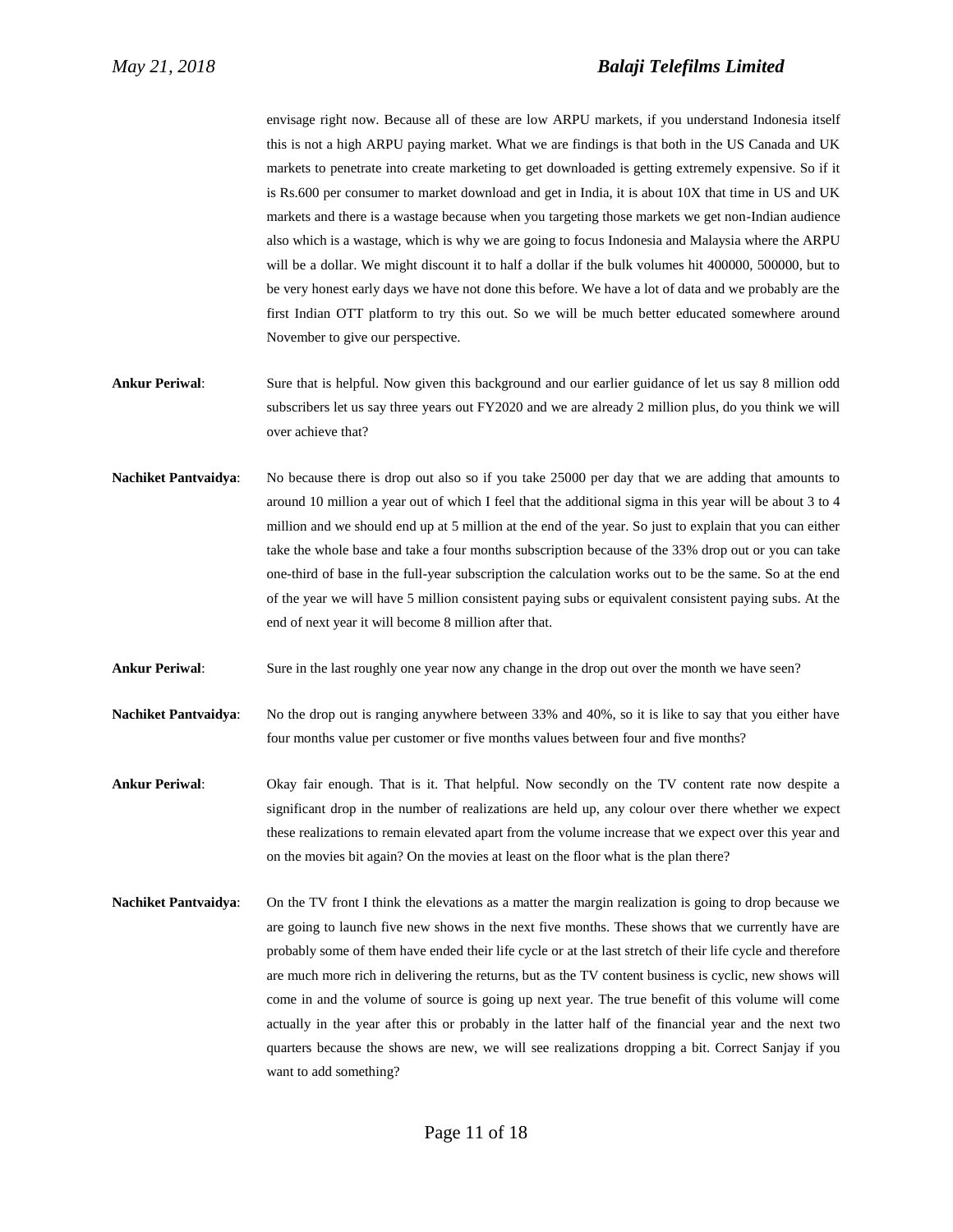**Sanjay Dwivedi:** Margin will be muted however the revenue may be slightly up because of volume front.

- **Ankur Periwal**: Okay Sanjay that is helpful. On the movie bit how many are on the floor. We have two releases this year right?
- **Nachiket Pantvaidya**: Movie we have three releases this year that is Veere Di Wedding, another release called Laila Majnu, Imtiaz Ali presents that and we have got Mental Hai Kya. Across these three about Rs.60 Crores has been committed in terms of our production cost and say it will take another Rs.15 Crores on P&A, I am happy to inform you that we have already locked-in 60% to 65% revenue for all these movies. We have to recover only 35% of the box office.
- **Ankur Periwal**: Okay, that is very helpful. Thanks a lot and all the best.
- **Moderator**: Thank you. The next question is from Rajesh Agarwal from Moneyore Investment. Please go ahead.
- **Rajesh Agarwal**: The revenue which we got for April 2018 it includes telco revenue also?
- **Nachiket Pantvaidya**: So till March 31, 2018 it does.
- **Rajesh Agarwal**: Okay, so then why did you say because we get a double digit or Rs.12 or Rs.20 per month from telco subscriber and the same thing comes from direct subscriber also, so you told that there is revenue difference, because if you go through telco we get a lesser revenue.
- **Nachiket Pantvaidya**: No, absolute revenue is not lesser, but the realization because they discount our rates with telcos, so ARPU discounted, so our rate is around if you take annual package Rs.25 a month if you take quarterly Rs.35 a month. The telco rates are at a discount from this.
- **Rajesh Agarwal**: Okay, what revenue we are targeting for AltBalaji this year current year using the growth in subscriber?
- **Nachiket Pantvaidya**: The year going forward?
- **Rajesh Agarwal**: Current year 2018-2019 or 2019-2020?
- **Nachiket Pantvaidya**: Looking at so till March 31, 2019 we should be closer to Rs.85 Crores, Rs.90 Crores.
- **Rajesh Agarwal**: Okay, so the delta will come from either the increase in subscription fees or the number of subscribers from where it will come?
- **Nachiket Pantvaidya**: Technically what we are seeing is that when we started the year of, we were getting about 1000 subscribers per day, now we are at 25000 subscribers per day that is where the real delta is coming to.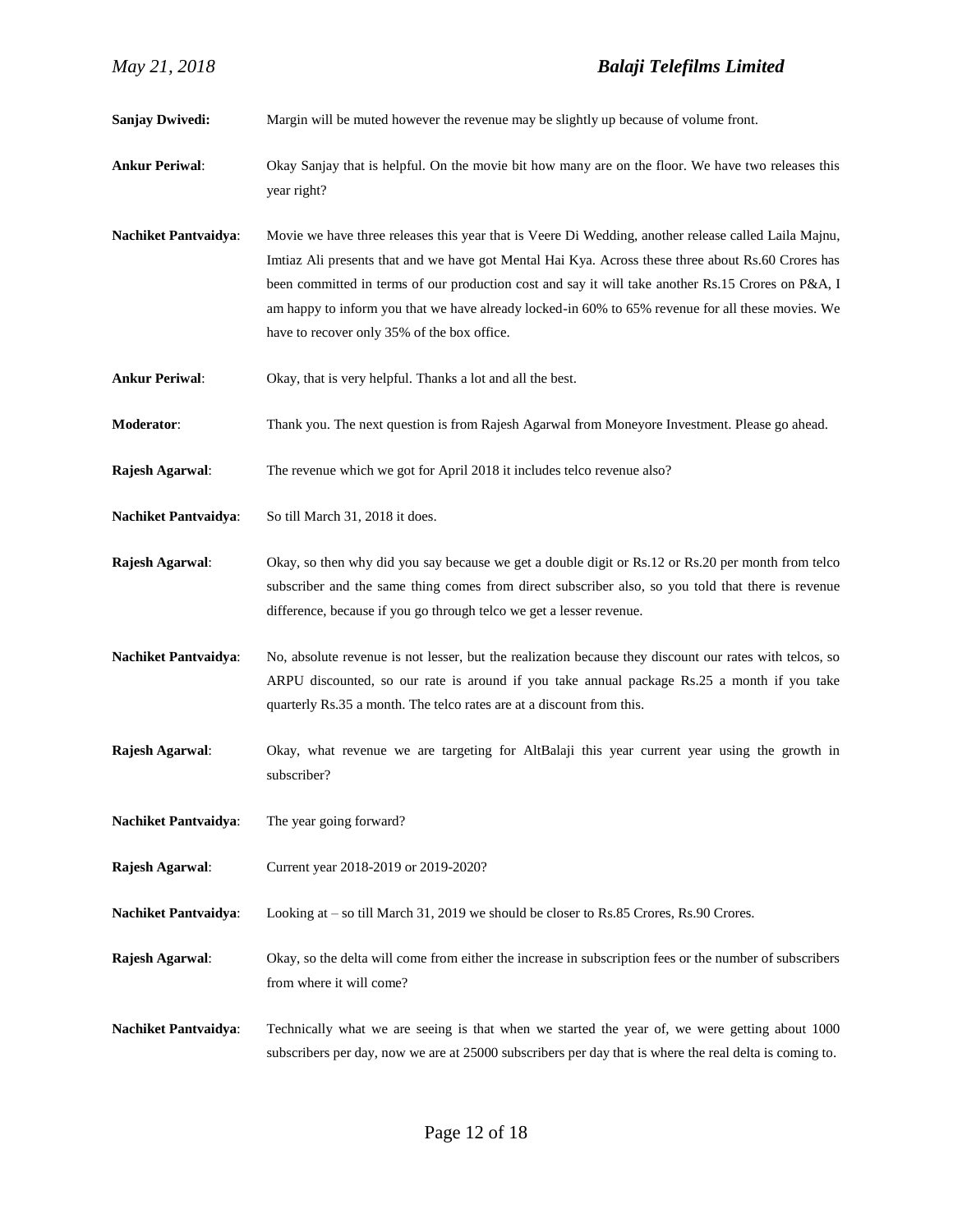| Rajesh Agarwal:             | Are the customers sticky in nature?                                                                                                                                                                                                                                                                                                                                                                                                                                                                                                                                                                                                                                                                                                                                                                                                                                  |
|-----------------------------|----------------------------------------------------------------------------------------------------------------------------------------------------------------------------------------------------------------------------------------------------------------------------------------------------------------------------------------------------------------------------------------------------------------------------------------------------------------------------------------------------------------------------------------------------------------------------------------------------------------------------------------------------------------------------------------------------------------------------------------------------------------------------------------------------------------------------------------------------------------------|
| Nachiket Pantvaidya:        | Well they are as sticky as 33% I gave that number out earlier basically 33% to 40% of rotation, so<br>churn is so much that if I get 100 customers 33% you can count as annual customers.                                                                                                                                                                                                                                                                                                                                                                                                                                                                                                                                                                                                                                                                            |
| Rajesh Agarwal:             | And Sir what will be the cash burn this year on the content side?                                                                                                                                                                                                                                                                                                                                                                                                                                                                                                                                                                                                                                                                                                                                                                                                    |
| <b>Nachiket Pantvaidya:</b> | Total cash burn will be Rs.165 Crores out of which content will be about Rs.110 Crores, Rs.115<br>Crores.                                                                                                                                                                                                                                                                                                                                                                                                                                                                                                                                                                                                                                                                                                                                                            |
| Rajesh Agarwal:             | Okay and Rs.40 Crores, Rs.50 Crores will recover from the revenue side? So net cash will be around<br>Rs.100 Crores Sir?                                                                                                                                                                                                                                                                                                                                                                                                                                                                                                                                                                                                                                                                                                                                             |
| <b>Nachiket Pantvaidya:</b> | The guidance as I just gave 80 to 90, you can take at 85 if you want take.                                                                                                                                                                                                                                                                                                                                                                                                                                                                                                                                                                                                                                                                                                                                                                                           |
| Rajesh Agarwal:             | Thank you Sir.                                                                                                                                                                                                                                                                                                                                                                                                                                                                                                                                                                                                                                                                                                                                                                                                                                                       |
| Moderator:                  | Thank you. The next question is from Vetri Raju from Equity Analyst. Please go ahead.                                                                                                                                                                                                                                                                                                                                                                                                                                                                                                                                                                                                                                                                                                                                                                                |
| Vetri Raju:                 | Congratulations on the good progress on the digital side. My question is on the telco. Firstly I wanted<br>to know in case of the telco channel who actually owns the customer whether it is AltBalaji or it is<br>telco and in the same subject I would also like to know with your association with the telcos whether<br>the data cost because you are closely associated with them, what is the view you get on the data cost,<br>because if data cost actually go up then essentially the economics on the consumer side also goes up,<br>so which will again be a big moving part and thirdly how do you see this telcos just like in the US and<br>all we hear that the streaming is directly onto the smart TV most of the times, so how do you see that<br>situation emerging, how do you see that emerging in India and how do you see that going forward. |
| <b>Nachiket Pantvaidya:</b> | Okay, I just pointed out the data costs is not something that we have privy to from the telco side as to<br>what is actually invested but from the consumer side, you can see that consumers are getting a GB of<br>data free everyday that is where it is and that allows the consumer to watch four or five episodes in<br>SD and about three to four episodes in HD just to give you an understanding and these are 30 minute<br>episodes. On the consumer side, we jointly own the consumer because the content plays from our<br>server. There is a joint ownership established and therefore more than anything else our analytics<br>from the telco is very robust and helps us shape our creative strategy in the months to come.                                                                                                                            |
| Vetri Raju:                 | Okay.                                                                                                                                                                                                                                                                                                                                                                                                                                                                                                                                                                                                                                                                                                                                                                                                                                                                |
| <b>Nachiket Pantvaidya:</b> | And your last question was on the television screens, what we are finding is that we are a mobile first<br>country. Most of our viewing and happening on mobile phones, directly streaming onto television                                                                                                                                                                                                                                                                                                                                                                                                                                                                                                                                                                                                                                                           |

whether it is through Chromecast or through ActiveAndroid you know TVs, where internet is already there, it is a miniscule percentage of viewing that that is there including. One of the reasons for that it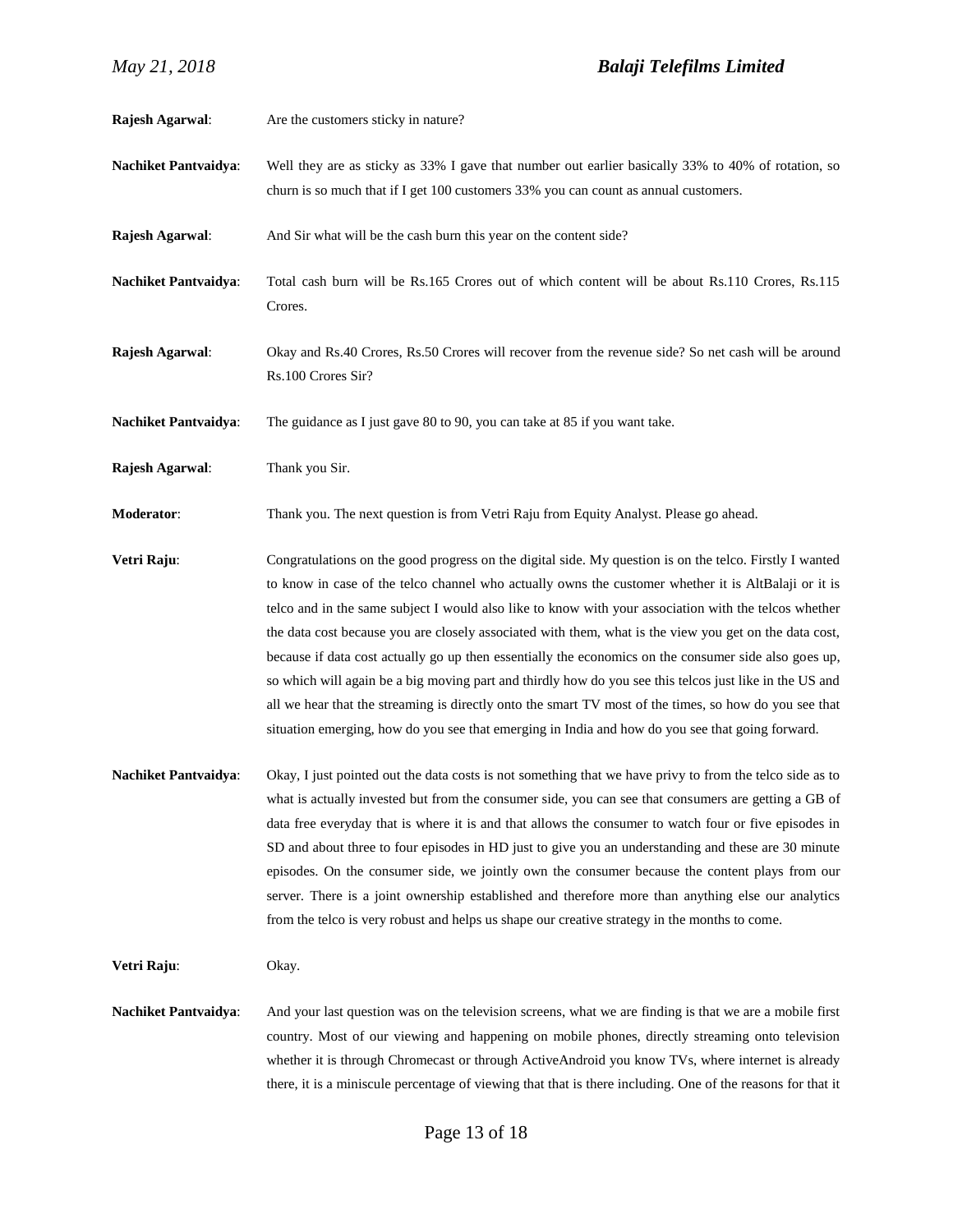is surprise to know that in India the spread of HD TV itself is about 20% and after that comes the fact that whether they are smart or not. So that wave I think will come through only later as of now the division seems to be there all family's viewing is happening on the television screen and the individual viewing is happening on mobile screen. **Vetri Raju:** Okay. To be very specific on this telco ownership do we really have all the data about the customer who has it or both of us have it? **Nachiket Pantvaidya**: We have the data. **Vetri Raju**: Okay. **Nachiket Pantvaidya**: Because it plays from our server, so we know how many minutes he or she has watched. **Vetri Raju:** Okay. Thank you and all the best. **Moderator**: Thank you. The next question is from Kr. Senthilnathan from Crest Wealth. Please go ahead. **Kr. Senthilnathan**: Thank you for the opportunity. We are in the very early stage so are you seeing any shifting from the B2B model to B2C I mean the customer who has come through telco you see downloading the app on his own and then paying to us, are you seeing any kind of trend? **Nachiket Pantvaidya**: Is that your only question then I can answer that. **Kr. Senthilnathan**: That is one and then second thing is like what is the agreement with the telco like it is a fixed ARPU which is early double digits or is there any escalation in the coming years? **Nachiket Pantvaidya**: To answer your question right now it is difficult to track that how many people who have downloaded or actually watch the content on a telco app before. So it is difficult to correlate, but what I am trying to say that in a 2:1 ratio in the first financial year we have got about 400,000 direct downloads 800,000 from telco and that seems to be the ratio here working with of course bear mind that the telco really has taken off only in the last quarter of the financial year that has passed just us and like you rightly said we are in the early stage so we do not know how this will pan out. The second question is that of course I cannot reveal what are agreements with their partners are, but the telco does pay us depending on usage. Typically what it means is that if the customer watches the content on the telco app or on the telco service for a certain number of seconds that person is billed to us at a certain rate we get and this billing is done on a monthly rate basis. **Kr. Senthilnathan**: So if the duration goes up your billing will also go up, is that right? **Nachiket Pantvaidya**: No, the duration has to cross the threshold and then you get paid then he is counted as a paid subscriber or she is counted as a paid subscriber.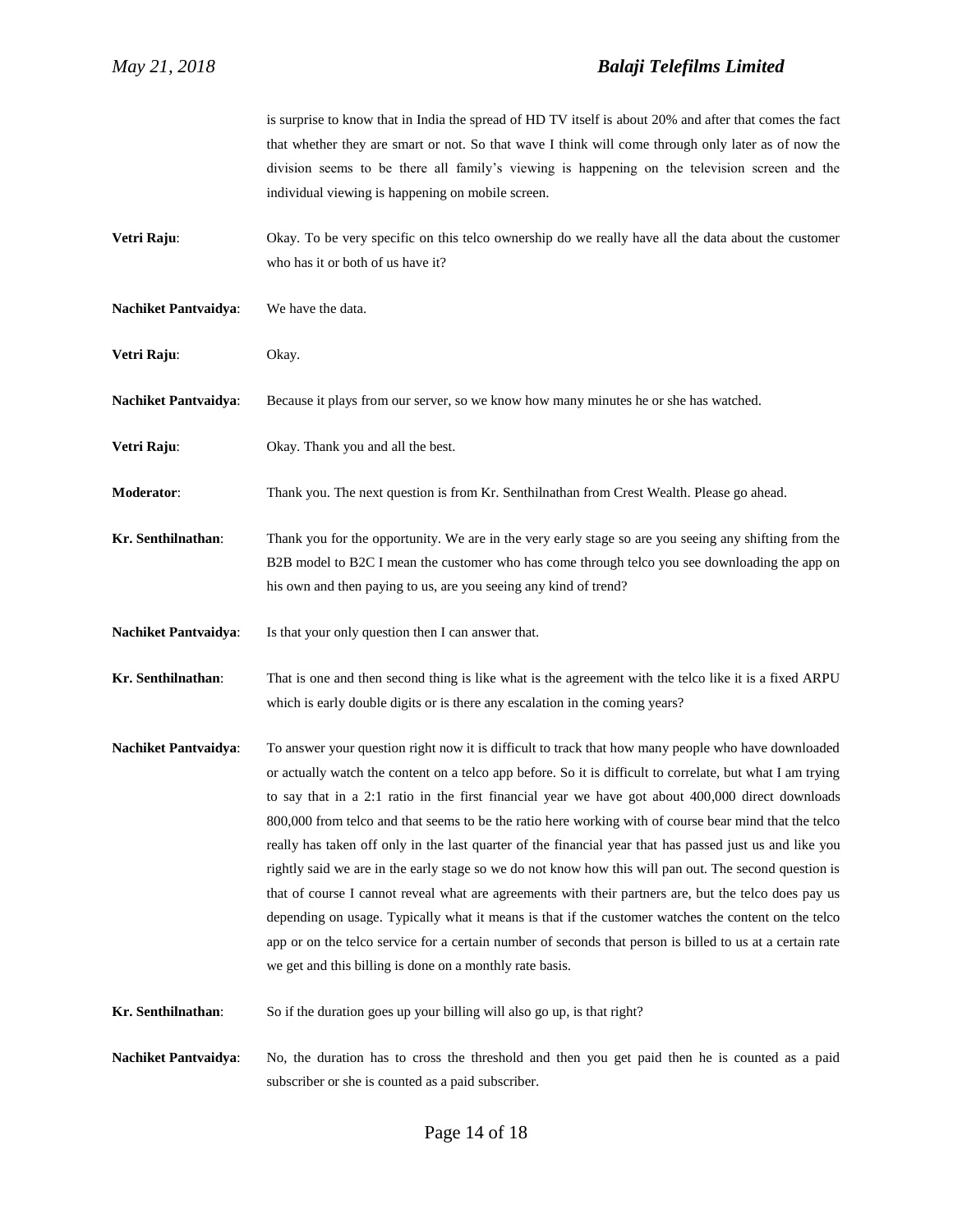| Kr. Senthilnathan:          | Is it possible to reveal what is the threshold the duration Sir?                                                                                                                                                                                                                                                                                                                                                                                                                                                                                                                                                                                                                                                                                                                                                                                                                                                                                               |
|-----------------------------|----------------------------------------------------------------------------------------------------------------------------------------------------------------------------------------------------------------------------------------------------------------------------------------------------------------------------------------------------------------------------------------------------------------------------------------------------------------------------------------------------------------------------------------------------------------------------------------------------------------------------------------------------------------------------------------------------------------------------------------------------------------------------------------------------------------------------------------------------------------------------------------------------------------------------------------------------------------|
| <b>Nachiket Pantvaidya:</b> | Of course not.                                                                                                                                                                                                                                                                                                                                                                                                                                                                                                                                                                                                                                                                                                                                                                                                                                                                                                                                                 |
| Kr. Senthilnathan:          | Okay, thank you.                                                                                                                                                                                                                                                                                                                                                                                                                                                                                                                                                                                                                                                                                                                                                                                                                                                                                                                                               |
| Moderator:                  | Thank you very much. The next question is from the line of Naval Seth from Emkay Global. Please<br>go ahead.                                                                                                                                                                                                                                                                                                                                                                                                                                                                                                                                                                                                                                                                                                                                                                                                                                                   |
| <b>Naval Seth:</b>          | Thanks for the opportunity Sir. Two questions. One, how about the realizations in international<br>market, so are we seeing that being higher than domestic market I agree what you said that some of<br>the markets are low ARPU markets, so how we are seeing trend over there if you can highlight<br>something?                                                                                                                                                                                                                                                                                                                                                                                                                                                                                                                                                                                                                                            |
| <b>Nachiket Pantvaidya:</b> | In the first year we haven't seen that many international consumers because we wanted to build a<br>library of 18 to 20 shows before we entered the international domain with of course data, but in the<br>going year or in the year that we are in currently in the current financial year we expect the<br>realizations to be 2X that of the local market.                                                                                                                                                                                                                                                                                                                                                                                                                                                                                                                                                                                                  |
| <b>Naval Seth:</b>          | And this will across the markets or?                                                                                                                                                                                                                                                                                                                                                                                                                                                                                                                                                                                                                                                                                                                                                                                                                                                                                                                           |
| <b>Nachiket Pantvaidya:</b> | It is an average without US, the number obviously in the US and all it will be little higher.                                                                                                                                                                                                                                                                                                                                                                                                                                                                                                                                                                                                                                                                                                                                                                                                                                                                  |
| <b>Naval Seth:</b>          | But your focus market remain like as you said Indonesia, Malaysia and Bangladesh or other markets<br>right?                                                                                                                                                                                                                                                                                                                                                                                                                                                                                                                                                                                                                                                                                                                                                                                                                                                    |
| <b>Nachiket Pantvaidya:</b> | Focus of volume, focus of value will be somewhere in the US, UK.                                                                                                                                                                                                                                                                                                                                                                                                                                                                                                                                                                                                                                                                                                                                                                                                                                                                                               |
| <b>Naval Seth:</b>          | And second question is on the deals with telcos in domestic market, so are the deals progressive in<br>nature as and when your content number of hours continues to increase, the realization for you will<br>also increase in tandem with that?                                                                                                                                                                                                                                                                                                                                                                                                                                                                                                                                                                                                                                                                                                               |
| <b>Nachiket Pantvaidya:</b> | Well the deals, you know the key question is not volume, but how many hit shows are on, because<br>you can keep putting in shows and if they are not working why would anybody pay you, so these<br>deals are a little tricky, we have of course points for negotiation on the day I cannot reveal all the<br>deals obviously in the interest of confidentiality, but to keep you assure there is a linkage to the<br>number of hits that you have given what we do, so that is really the metric here to negotiate better<br>deals continuously. We have not had a year of any of the telco deal so it is premature for me to tell<br>you that we will renegotiate. The Vodafone deal started in October, Jio deal January 26, 2018, March<br>1, 2018 Airtel. So therefore when one year gets completed that is when the dynamics will come to<br>play and I am quite confident that we will have more hit content than anybody in the market by the<br>time. |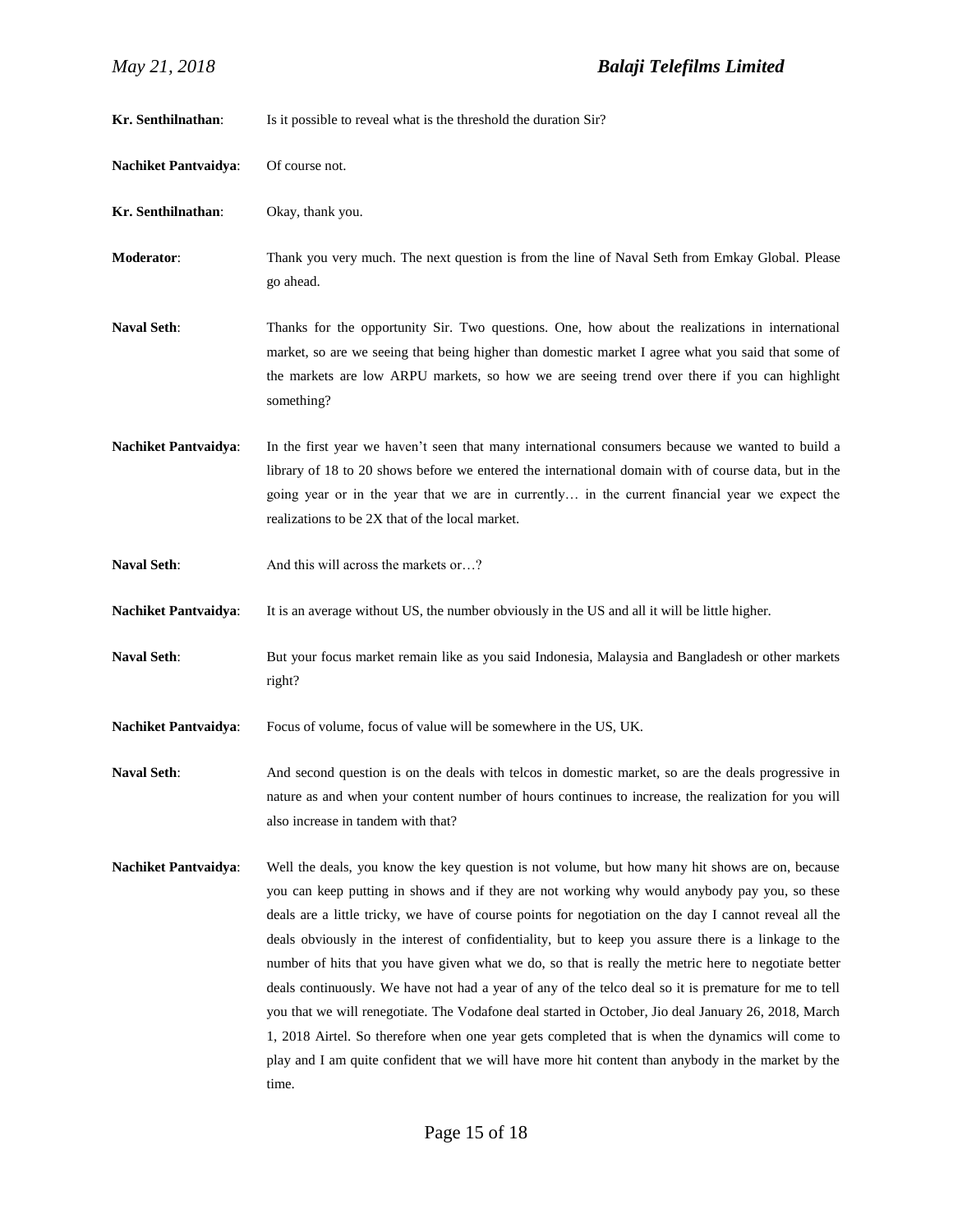| <b>Naval Seth:</b>          | Okay. Thank you and all the best Sir.                                                                                                                                                                                                                                                                     |
|-----------------------------|-----------------------------------------------------------------------------------------------------------------------------------------------------------------------------------------------------------------------------------------------------------------------------------------------------------|
| Moderator:                  | Thank you. Next question is from Himanshu Shah from HDFC Securities. Please go ahead.                                                                                                                                                                                                                     |
| Himanshu Shah:              | Thanks for the opportunity. Sir gross billing is it including GST or excluding?                                                                                                                                                                                                                           |
| <b>Sanjay Dwivedi:</b>      | Which revenue line item are you seeing?                                                                                                                                                                                                                                                                   |
| Himanshu Shah:              | It is on the presentation where we have given the user detail?                                                                                                                                                                                                                                            |
| <b>Nachiket Pantvaidya:</b> | You are seeing Rs.7 Crores or?                                                                                                                                                                                                                                                                            |
| Himanshu Shah:              | Rs.7 Crores number?                                                                                                                                                                                                                                                                                       |
| <b>Nachiket Pantvaidya:</b> | Rs.7 Crores is net.                                                                                                                                                                                                                                                                                       |
| <b>Himanshu Shah:</b>       | Okay, so for full year the gross billing as on March was Rs.72 million and the revenue accounted was<br>Rs.68 million as per the financials, so is it fair to assume that the life cycle of customer is quite less?<br>Because almost 95% of the revenue has already got recognized of the gross billing? |
| Kartik Sankaran:            | Right Himanshu what we are saying is that yearly packs are not the higher selling pack.                                                                                                                                                                                                                   |
| <b>Nachiket Pantvaidya:</b> | The quarterly packs are the highest selling.                                                                                                                                                                                                                                                              |
| Himanshu Shah:              | Okay, but given for quarterly pack, so is it for telcos it is like on a monthly basis or something<br>revenue recognize?                                                                                                                                                                                  |
| Kartik Sankran:             | Telco is monthly.                                                                                                                                                                                                                                                                                         |
| <b>Nachiket Pantvaidya:</b> | Maybe what you are seeing there is 400,000 you got to take an estimate of how many of them are<br>quarterly pack users and that is what is getting carry forward.                                                                                                                                         |
| <b>Sanjay Dwivedi:</b>      | Like I said the retention made is 33%, so you can take a quarter is the measure of life cycle.                                                                                                                                                                                                            |
| Himanshu Shah:              | Sure, no issues.                                                                                                                                                                                                                                                                                          |
| Sanjay Dwivedi:             | Because this is monthly of course.                                                                                                                                                                                                                                                                        |
| Himanshu Shah:              | Thanks. That is it from my side. Thanks for the clarification.                                                                                                                                                                                                                                            |
| Moderator:                  | Thank you. Next question is from Karan Uppal from Haitong Securities. Please go ahead.                                                                                                                                                                                                                    |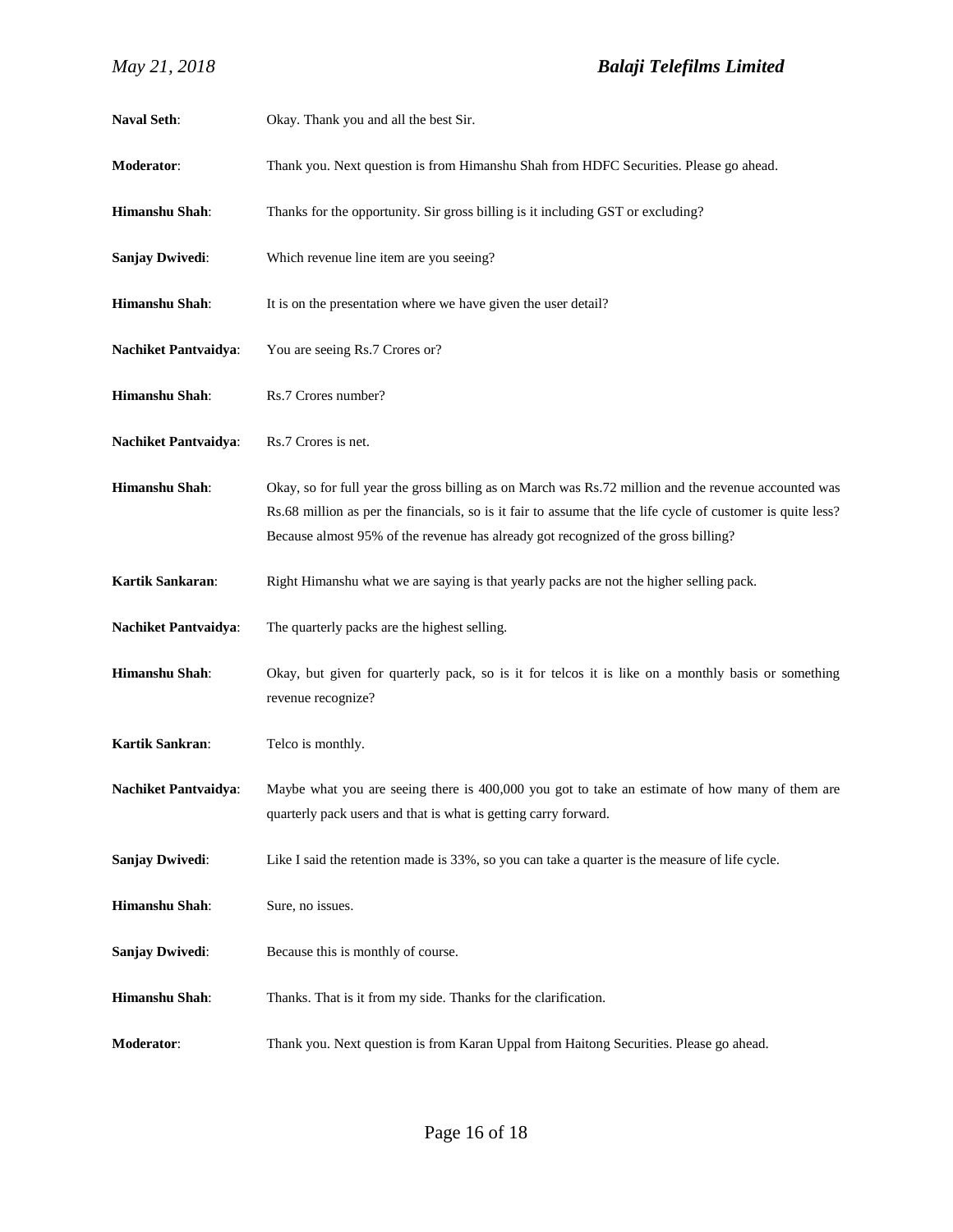- **Karan Uppal**: Thanks for the opportunity Sir. Just one question on ARPU, so at the moment you said that ARPU per month is close to around Rs.25, going forward you are looking at the revenue target of Rs.85 Crores to Rs.90 Crores and also your subscriber target of about Rs.5 million, it is suggesting that you are still counting that ARPU will still fall down from here – is it right assumption?
- **Nachiket Pantvaidya**: The ARPU will get balanced out I think. We hope to have Rs.20 ARPU and that is what is it, but I feel that if we deliver more hits like I said earlier we will be able to take the ARPU up considerably especially in our B2B to B2C segment, so it all hinges I just see this is a creative business if we deliver 20 roaring hits then our ability to increase the ARPU is that much more augmented and therefore that is the lay of the land going ahead, but it would not go below Rs.20.
- **Karan Uppal:** So Rs.20 do you think that that is sustainable for long term considerable the competition and their pricing strategy?
- Nachiket Pantvaidya: I did not understand your question. Sustainable over how long term five years, three years, half year?
- **Karan Uppal**: Yes, correct.
- **Nachiket Pantvaidya**: You must understand like we mentioned earlier we are in a very, very early stage of OTT development in the market. A year ago we did not have Jio and demonetisation has just happened and at that time everybody was saying that this is an urban market and most competition was targeting that, but that has proven to be completely different in the last seven, eight months of activity. So for me to guess beyond a year might be premature, having said that our aim is to breakeven at 8 million and 20 ARPU which means Rs.192 Crores at least topline and that because Rs.8 million is phased from 5 million to 8 million users that works out to about Rs.150 Crores, Rs.160 Crores that is what we have set our targets on very firmly not in this financial year, but in the financial year after that. For that we might need to go through a lot of ARPU ups and downs. For example, we need to figure out how are international packs there, we need to figure out how many hits do we have and that will really help us decide a strategy of volume into value going ahead.
- **Karan Uppal**: Thank you.
- **Moderator**: Thank you. The next question is from Rohit Dokania from IDFC Securities. Please go ahead.
- **Rohit Dokania**: Good evening. Thanks for the opportunity. Just two questions from my side. First is in terms of I am sure we are getting our content produced externally as well, so do we own the 100% of the right or is it licensed for a certain period if you can please throw some light there?
- **Nachiket Pantvaidya**: All IPs 100%, owned, 70% of the content is getting produced from non-Balaji sources and 30% from Balaji Telefilms.
- **Rohit Dokania:** But all IPs owned by Balaji?